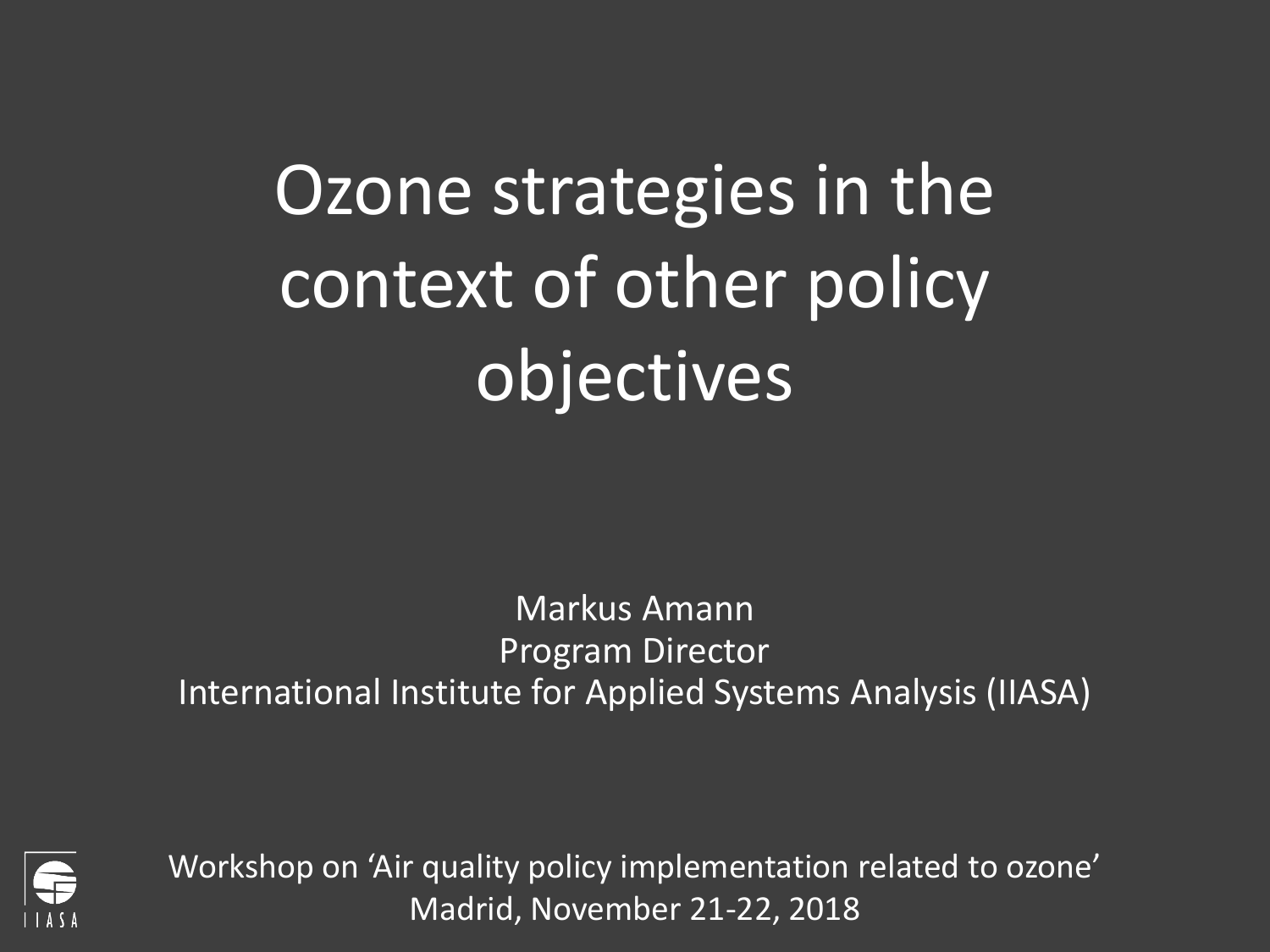Ground-level ozone is a very complex issue, influenced *inter alia* by emissions, long-range transport, complex chemistry, climate and local conditions.

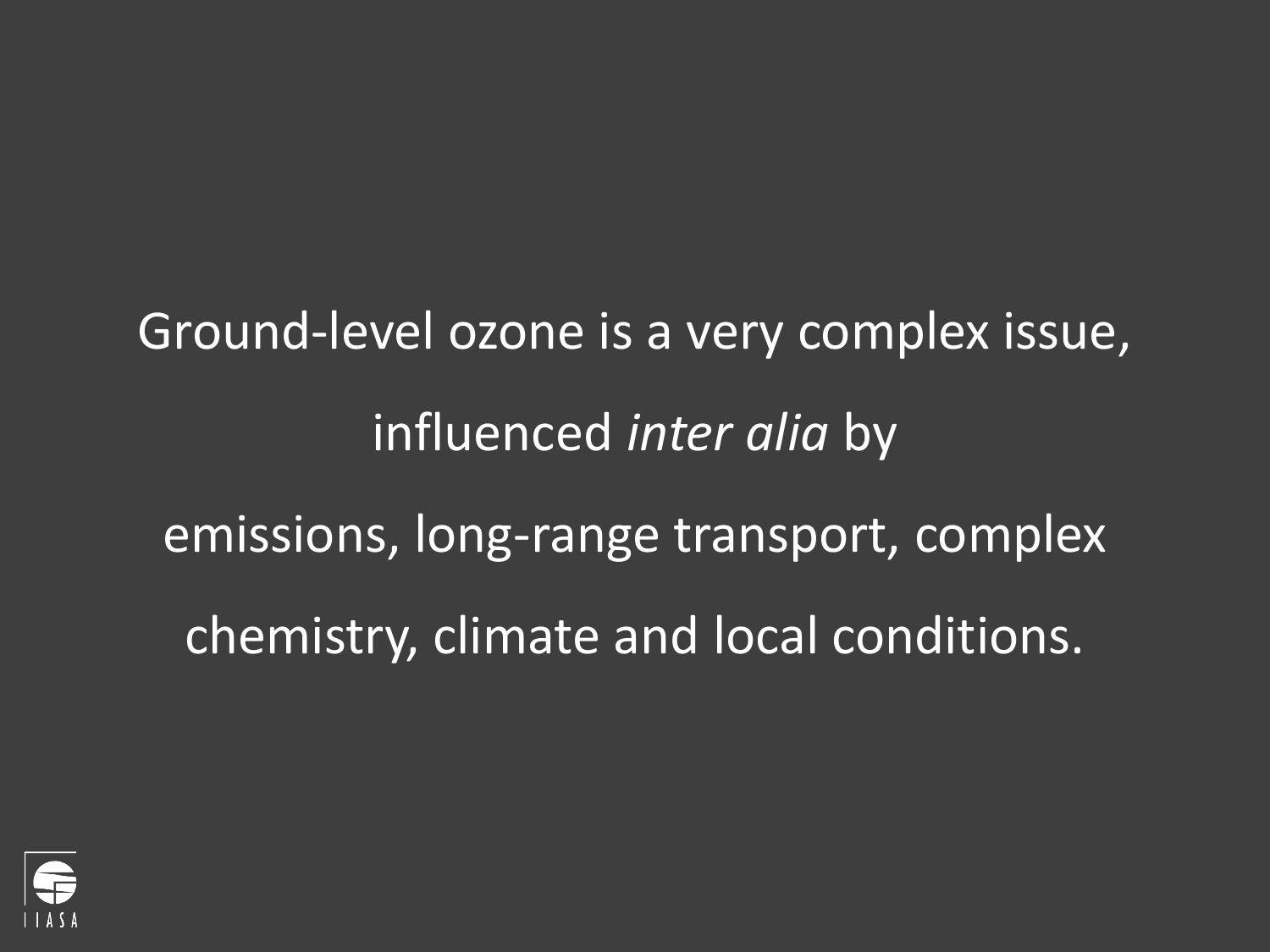## **Some important uncertainties in the understanding of the ozone problem**

#### • **Health effects:**

- Impacts of low  $O<sub>3</sub>$  concentrations?
- Chronic effects? In polluted air (cities)? Multi-pollutant mixtures?
- Personal exposure? Role of indoor exposure?
- **Vegetation:**
	- Interaction between of  $O_3$  and nitrogen deposition/fertilization net impacts of  $NO<sub>x</sub>$  reductions?

#### • **Climate change:**

- Changes in weather patterns blocking high pressure systems, etc.
- Biogenic emissions, ozone deposition during droughts

### • **Ozone formation:**

- How well can current  $O_3$  models explain lower  $O_3$  levels (long-term, nights, winter, etc.)?
- Linkages across scales (urban/regional/continental/hemispheric)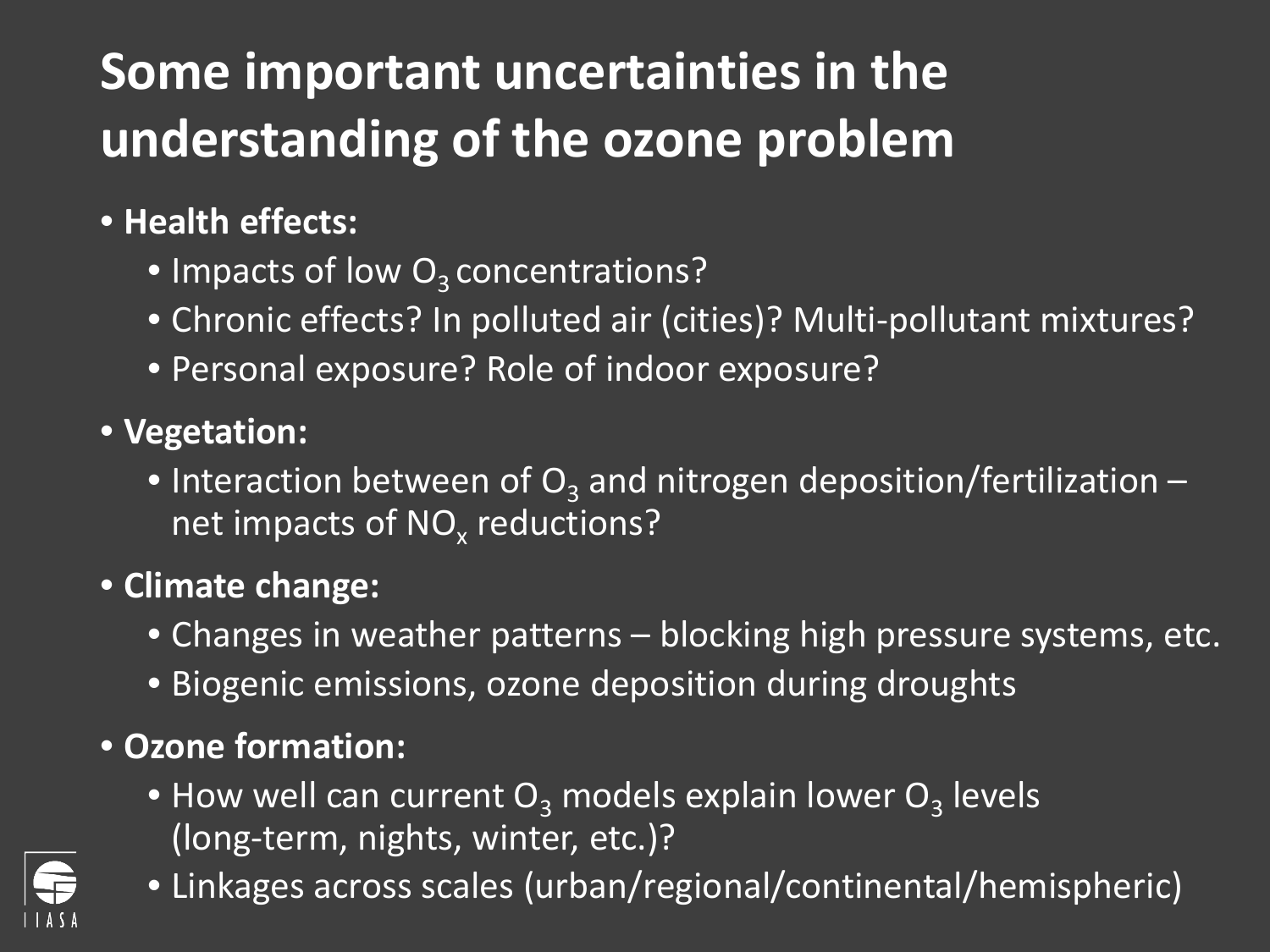More research is needed.

In the meantime:

A risk management approach?

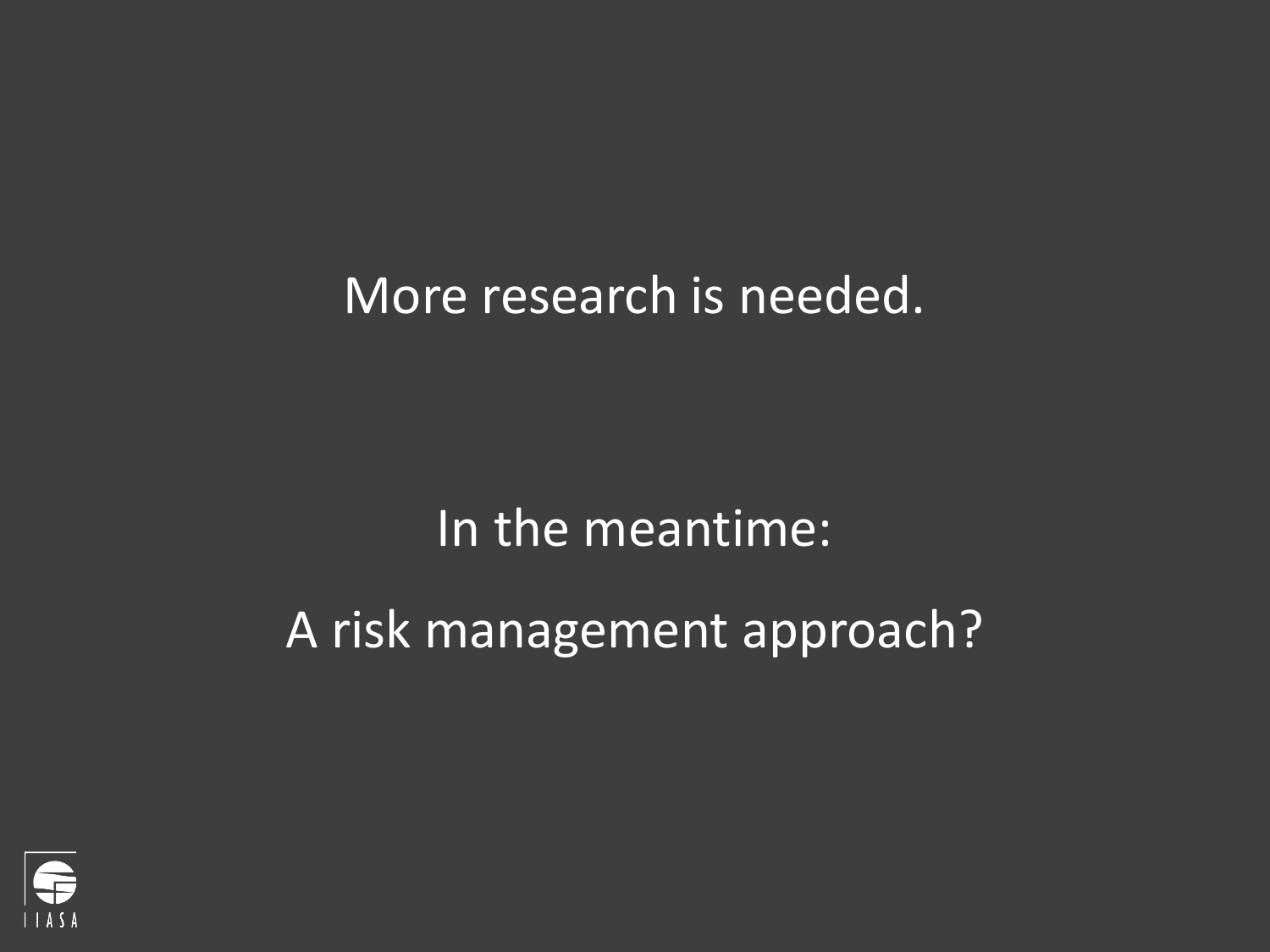### **1) Despite all the uncertainties, we know that:**

- The  $O_3$  problem is linked to NO<sub>x</sub>, VOC, CH<sub>4</sub>, CO emissions
- Large scale reductions of background ozone (to protect vegetation and perhaps health) require large-scale  $NO<sub>x</sub>$  and  $CH<sub>A</sub>$  mitigation
- VOC cuts reduce local  $O<sub>3</sub>$  peaks and urban plumes (if and where they remain a problem – how many people are living in high ozone plumes?)
- The quantification of the benefits of specific measures remains challenging with current tools

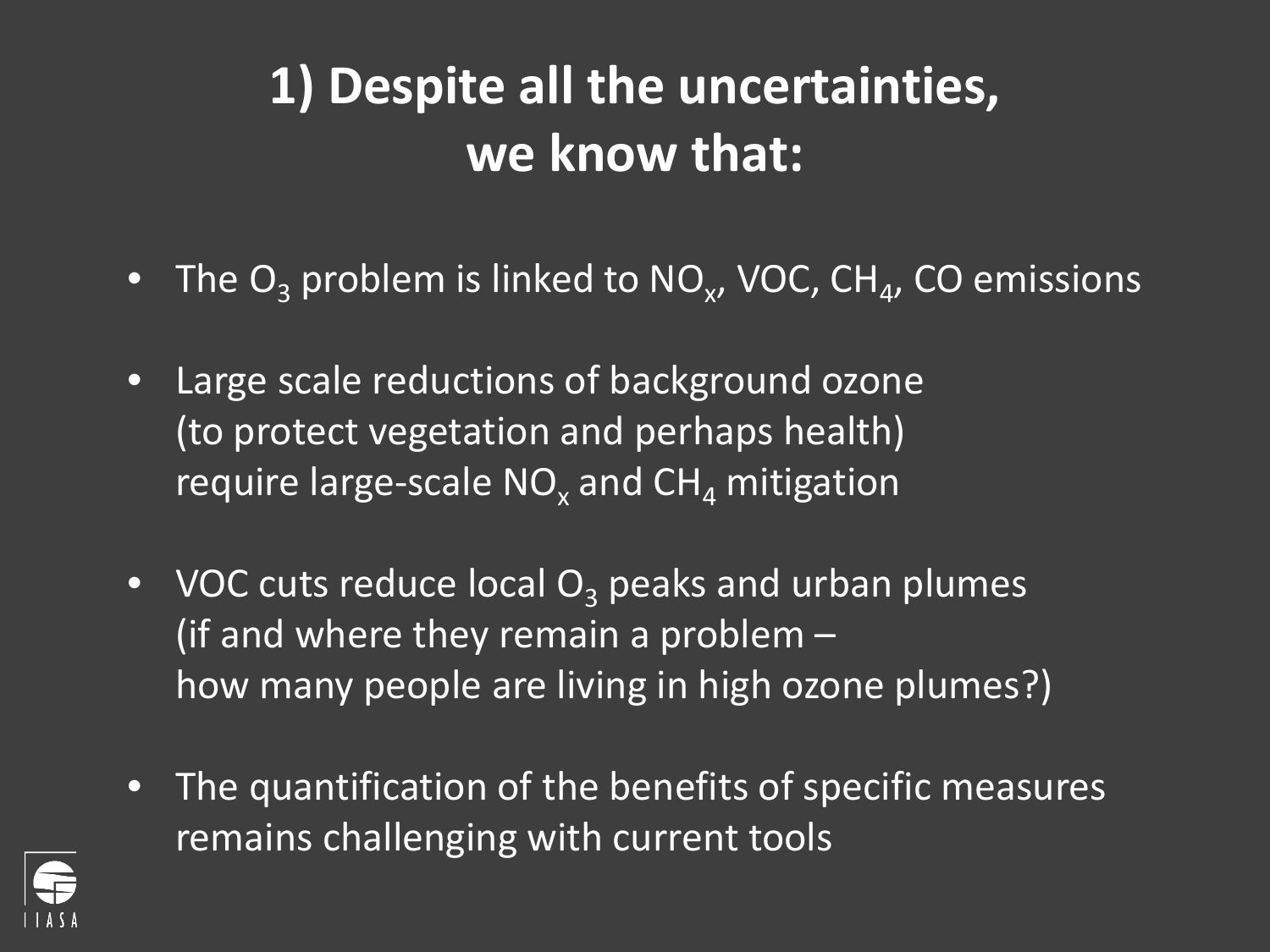## **2) Strengthen measures targeted at other**  policy objectives with co-benefits for O<sub>3</sub>

### **Further NO<sub>x</sub> reductions are necessary for**

- WHO guidelines for PM2.5 (~90% of health impacts are related to PM2.5),
- biodiversity protection (excess nitrogen deposition),
- $\overline{\bullet}$  NO<sub>2</sub> limit values.

### **CH<sub>4</sub> mitigation** is essential for

- ambitious long-term climate targets (UNFCCC),
- limiting near-term temperature increase (SLCP/CCAC),
- sustainable economic development (SDG).

### **Further VOC cuts**

- could also reduce SOA and thereby PM2.5
	- but uncertainties about role of solvents emissions.